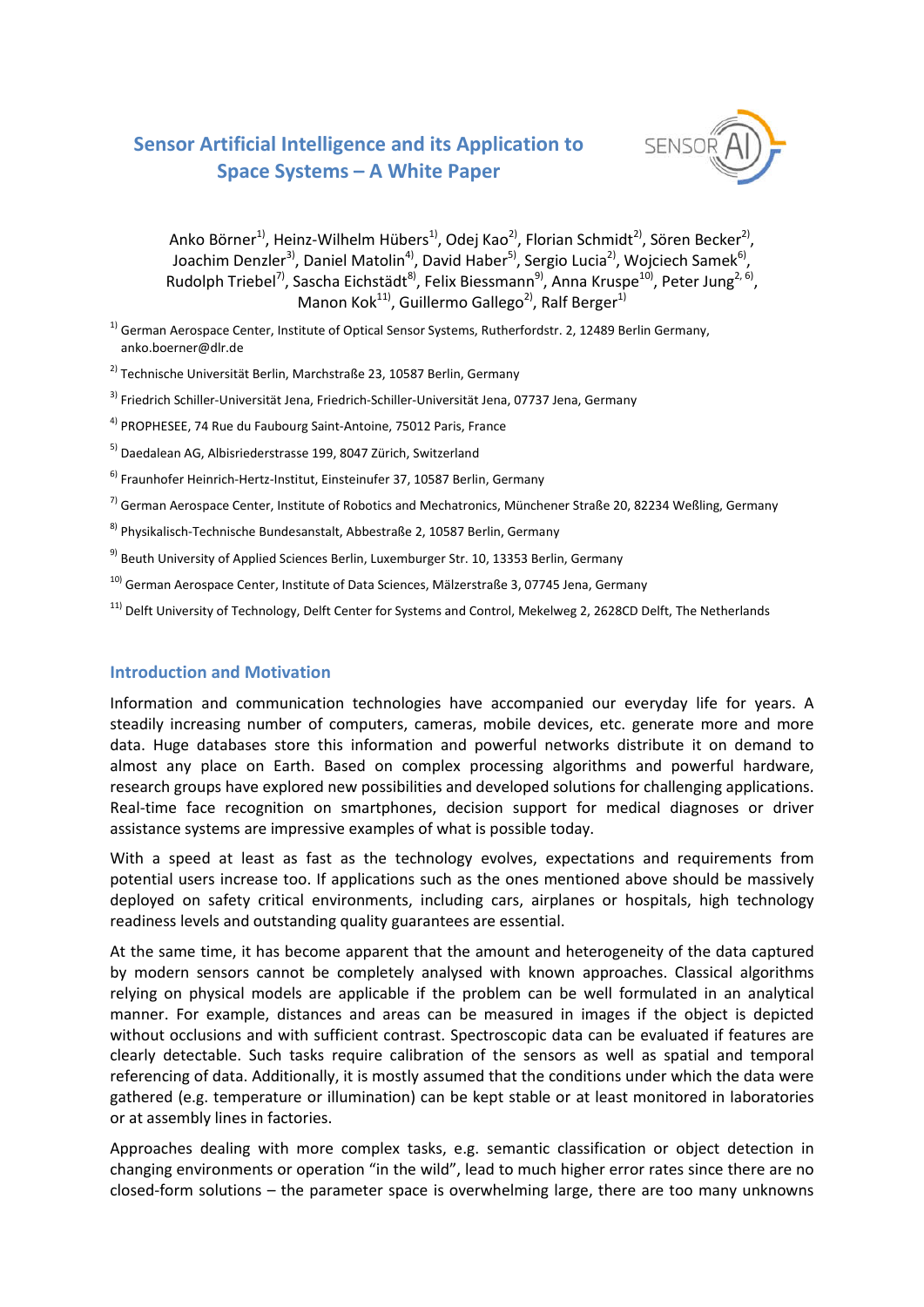and uncertainties. These approaches search for structure in the data, rather than for structure coming solely from a physical model. To deal with some of these challenges, great research efforts have been focused on the field of artificial intelligence (AI). AI has made enormous progress in multiple benchmarks in recent years, in particular machine learning (ML) has solved some challenges with remarkable results. Deep neural networks, recurrent neural networks and convolutional neural networks are standard technologies today in research for solving complex tasks in various fields such as computer vision, sensor fusion, communication or automatic decision making.

A major drawback of typical machine learning solutions is the black-box character of a neural network. While it might not be necessary to understand why a decision was made for an AI system to perform adequately, it is necessary to build trust in AI systems. As identified by the High-Level Expert Group on AI set up by the EU Commission [1], transparency, technical robustness and safety are key requirements that AI systems should meet to be deemed trustworthy. Transparency and explainability of AI methods and systems is one of the big current research topics [2]. An important progress has been done recently with different methods such as interpretable local surrogates, occlusion analysis or layer-wise relevant propagation.

To achieve technical robustness, scientist and engineers need to carefully design performance metrics that are relevant for the expected operating conditions of AI systems. Further important research topics contain the design of probabilistic performance guarantees and online monitoring systems that can make sure that the deployed systems are resilient and reliable and that reproducible results are obtained, including possible fall-back options. Still, trustworthy AI methods and software remain as an important research topic that needs to be further studied to allow its deployment on safety critical applications [3].

One example illustrating this melting pot of outstanding challenges, extraordinary requirements and unique possibilities is the field of astronautics which is currently undergoing a drastic change. AI can become a true key technology to enable a leap in quality in space research and space business.

#### **Sensor AI**

With growing experience, both, the potential and the limitations of new AI methodologies are increasingly better understood. From our point of view, one essential element in the process chain is still missing – the sensor itself. With this white paper on 'Sensor AI' we would like to extend the focus of considerations to this missing element.

Typically, AI approaches start with data from which information and directions for action are derived. However, the processes and circumstances under which such data are collected and how they change over time or even over other domains (e.g. temperature or radiation) are rarely considered. The basic idea of the extended view is to incorporate sensor knowledge which is gained by modelling, characterization and application into data analysis. This holistic approach which considers entire signal chains from the origin to a data product will allow linking the information technology models to physical reality, to assign bits and bytes to SI units. A closer look at the sensors and their physical properties within AI approaches will lead to more robust and widely applicable algorithms.

Sensors are complex units that convert physical properties of the environment into (mostly) digital signals. Sensors and their working principles are well understood because scientists and engineers have been building detailed physical models during decades, and calibration of such sensors is well established in science and industry. Based on such detailed models, or digital twins, sensors can be characterized and monitored during their entire life cycle – from design over development to application.

This knowledge about sensors shall be used and combined with AI systems. Physical models and data based models as well as typically applied methods in these domains (e.g. controlling, optimizing and learning) shall be merged. This approach is called 'Sensor AI'. It is an interdisciplinary research field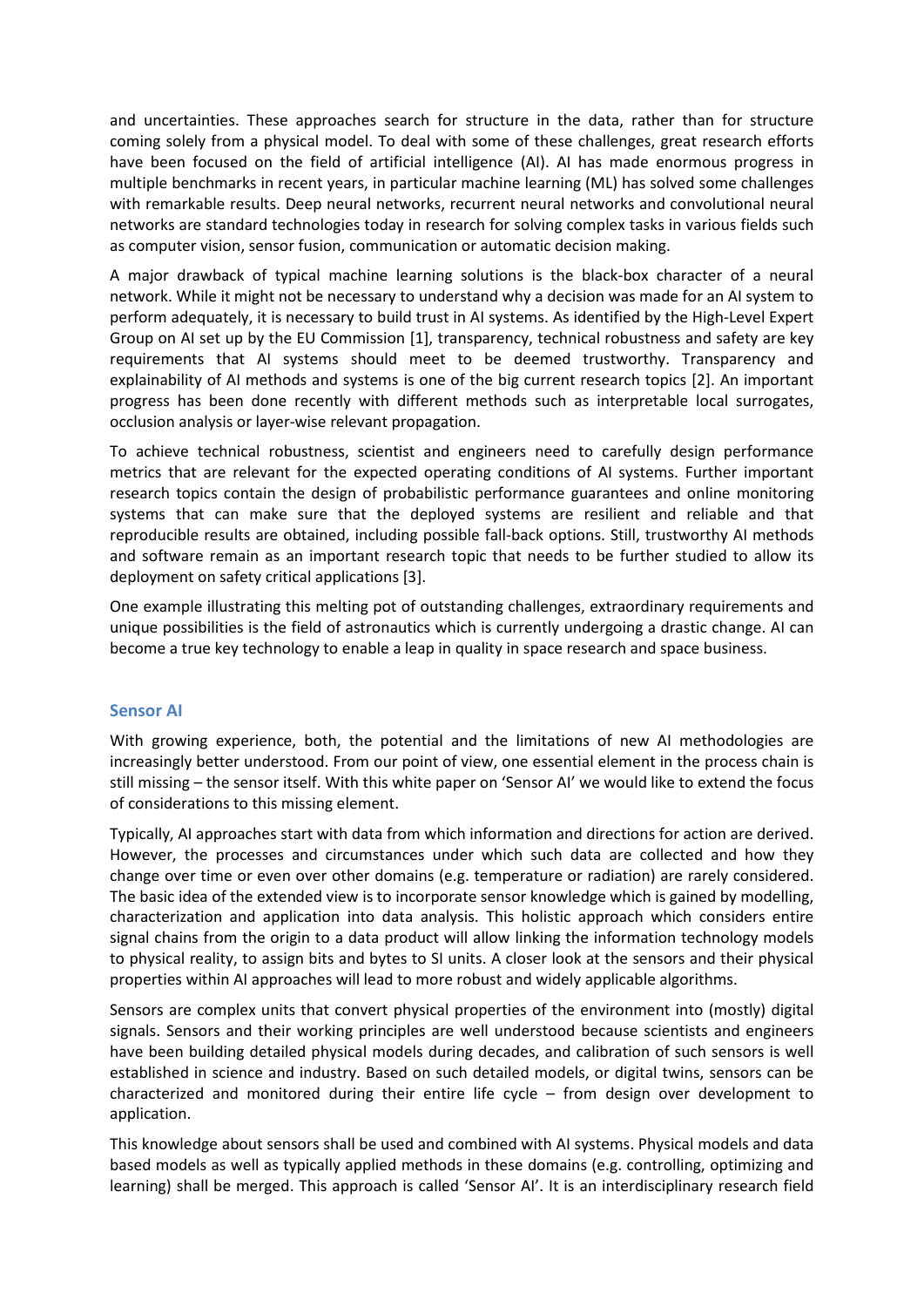and involves several key technologies such as sensors, communication networks, processors, data sciences and artificial intelligence.

Within the field 'Sensor AI' the following research questions can be investigated (the list can and shall be extended):

- 1. How can physical models support data-based models and vice versa?
- 2. How to use data of AI systems to learn important insights about the sensor?
- 3. How can sensor knowledge be used to estimate uncertainties in AI systems?
- 4. Which existing computer hardware is able to run AI applications on embedded systems?
- 5. Which sensors are most suitable for AI applications?
- 6. How dedicated AI sensors can be developed?
- 7. How can sensor knowledge be used to learn in a more efficient way?
- 8. Which trade-offs are needed to run AI methods on existing computer hardware and how these trade-offs can be quantified?
- 9. How to certify AI systems?
- 10. How to distribute data processing considering sensor and network specific properties?
- 11. What is the best approach to compress, send or analyse large data with limited hardware and communication capabilities?
- 12. What is the relation between compression and interpretability and how can it be exploited to try to maximize both for a proposed system?
- 13. What is required to use AI methods and technologies also for applications and instruments in challenging environments, e.g. space?

#### **Sensor AI for space applications**

While Sensor AI can benefit many different disciplines of science and engineering, we believe that optical spaceborne sensor systems, such as cameras or spectrometers, offer the perfect framework to showcase the potential of Sensor AI. Only a combined approach that considers hardware particularities, engineering knowledge and modern AI algorithms can exploit the full potential of a technology that needs to operate in a very demanding environment characterized by radiation, zerogravity, vacuum as well as exceptional thermal and mechanical loads. In addition, resources for space instruments are extremely limited, e.g.:

- Electric power: typical processing units have a power consumption of a few 10W in average, powerful 500W GPU's are not feasible.
- Computer performance: Most of the CPUs flying currently are comparable to 80x86 technologies which are more than 20 years old.
- Data transfer: Data can be downlinked with a few hundred megabits per second if a ground station is available.

On the other side we face high requirements on crucial instrument parameters, e.g.:

- Data rates: 1GBit/s is standard today for cameras with high resolution in the spatial or spectral domain.
- Data quality: Todays space missions are unique, long-term and expensive projects with limited possibilities to update software in orbit. As a consequence, the entire development process of hardware and software is strictly standardized.
- Data availability: Data products shall be provided fast if not in real time.

Currently, "New Space" is re-shaping the entire field of space research and development as well as space utilization. After having navigation and communication operational in space for several decades already, launchers, Earth observation and even space transportation become commercial which opens up new possibilities but creates new challenges to engineers and scientists.